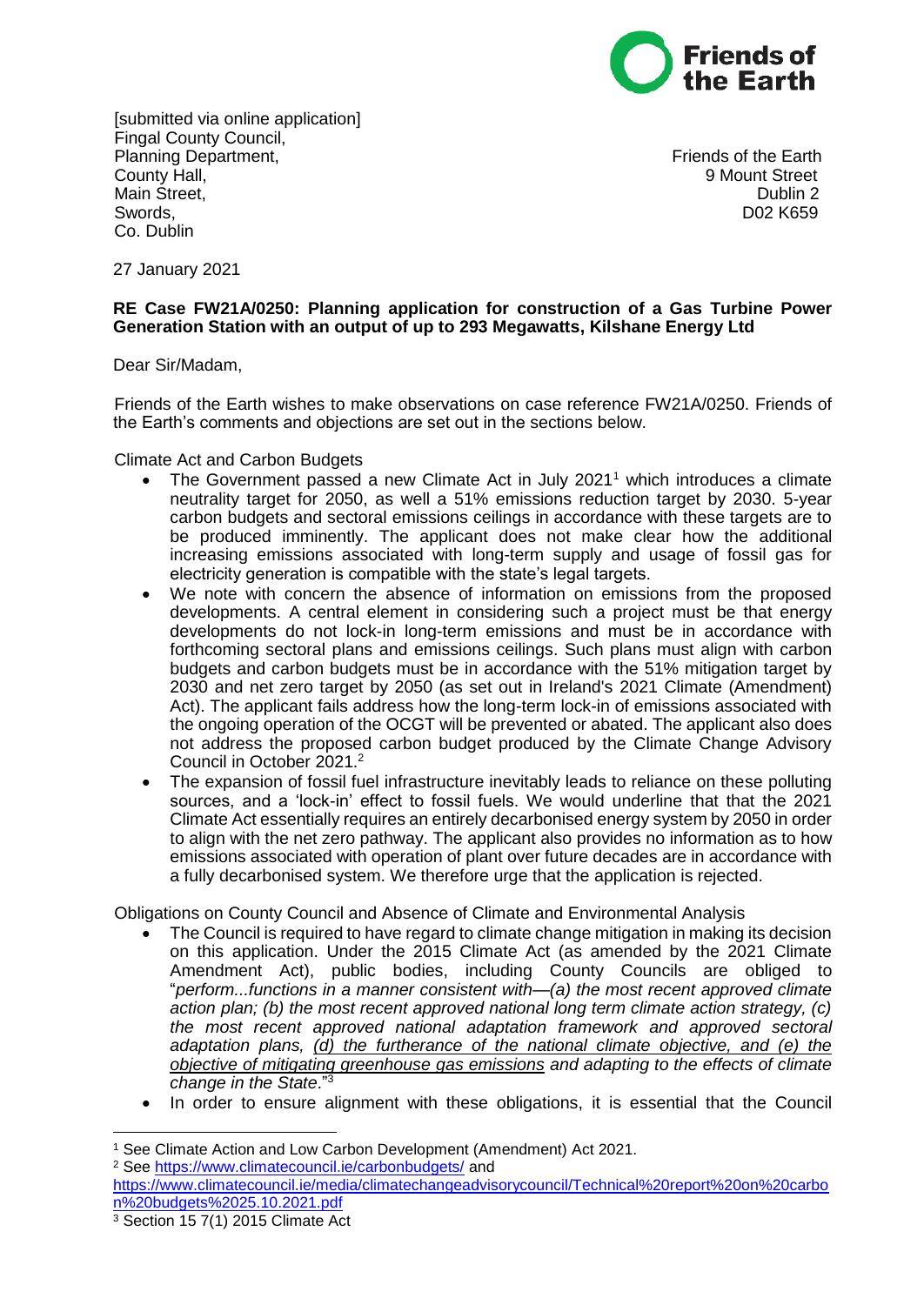

assesses how any polluting emissions associated with the proposed development will be prevented, reduced or not locked-in. The applicant has failed to set out the likely emissions associated with the plant or demonstrate the necessary prevention or mitigation of associated emissions. We therefore urge that the application is rejected.

- As an illustration of the likely emissions impact, the planning application for a proposed OCGT currently being considered by Galway Co Council<sup>4</sup> notes that '*As a peaking plant, the plant is expected to run for approximately 1,500 working hours a year*.' It refers to potential emissions of 5,364,956 tCO2e or 7,087,775 tCO2e (and even these figures are questionable and likely to be far higher in reality).
- The applicant contends that no EIA is required solely based on the installed capacity of the plant and Schedule 5 Part 1 2a of the Planning and Development Act as amended. We reject the applicant's contention that an environmental assessment is not required for this type of plant (see section 8 of Policy Statement by CWPA). **We do not consider that the information provided constitutes an adequate EIA screening**, as is required in this case. The proposed development evidently has implications on both the climate and the local environment and without a proper assessment the application is crucially flawed and inadequate.
- We note section 103(1) of Planning and Development Regulations, 2001 which requires a determination by the planning authority where a proposed development is not accompanied by an EIA.<sup>5</sup>
- The applicant fails to address Section 3b of Part 2 of the First Schedule as amended by S.I. No. 349/1989 which refers to potential heat output and electricity transmission for installations for carrying gas, steam and hot water. The applicant also omits the storage of on-site fossil fuels associated with the proposed development (e.g. "1 no. single storey Fuel Oil Treatment & Forwarding Building") in its determination that an EIA is not required.

Health Impacts

 The applicant has not addressed adverse health impacts for local communities and schools associated both with construction, ongoing emissions and air pollution. There are a number of Traveller sites located around the proposed Kilshane site. Residents at these sites already face a greater burden of chronic diseases (including respiratory) than the settled population.<sup>6</sup>

Fingal Development Plan

 The applicant has not clarified how the proposed plant, and associated long-term emissions, are in accordance with the objectives of the Fingal Development Plan 2017- 2023, particularly in relation to climate action. We note in particular the aim to '*Promote, drive and facilitate the transition in the future to an entirely renewable energy supply'* and *'Incorporate sustainable development, climate change mitigation and adaptation'.* The applicant has not addressed how demand or emissions would be reduced or provide a coherent set of abatement measures. We also note in the Council Development Plan, main aims to *'Minimise the impact of the County's contribution to climate change, and adapt to the effects of climate change, with particular reference to the areas of land use, energy, transport, water resources, flooding, waste management and biodiversity...'* and to '*Develop, in consultation with stakeholders appropriate strategies and policies to facilitate a reduction in green house and carbon emissions and development of a sustainable energy and climate change action plan for* 

<sup>4</sup> Case 212192: Planning application for EP Energy Developments Open Cycle Gas Turbine Power Generation Station

<sup>5</sup> Planning and Development Regulations, 2001 103.(1) *Where a planning application for sub-threshold development is not accompanied by an EIS, and the likelihood of significant effects on the environment cannot be excluded by the planning authority, the planning authority shall make a determination as to whether the development would be likely to have significant effects on the environment and where it determines that the development would be likely to have such significant effects it shall, by notice in writing, require the applicant to submit an EIS and to comply with the requirements of article 105.* <sup>6</sup> See All Ireland Traveller health Study, 2010

<https://www.paveepoint.ie/wp-content/uploads/2013/10/AITHS-Booklet-Sep.12.pdf>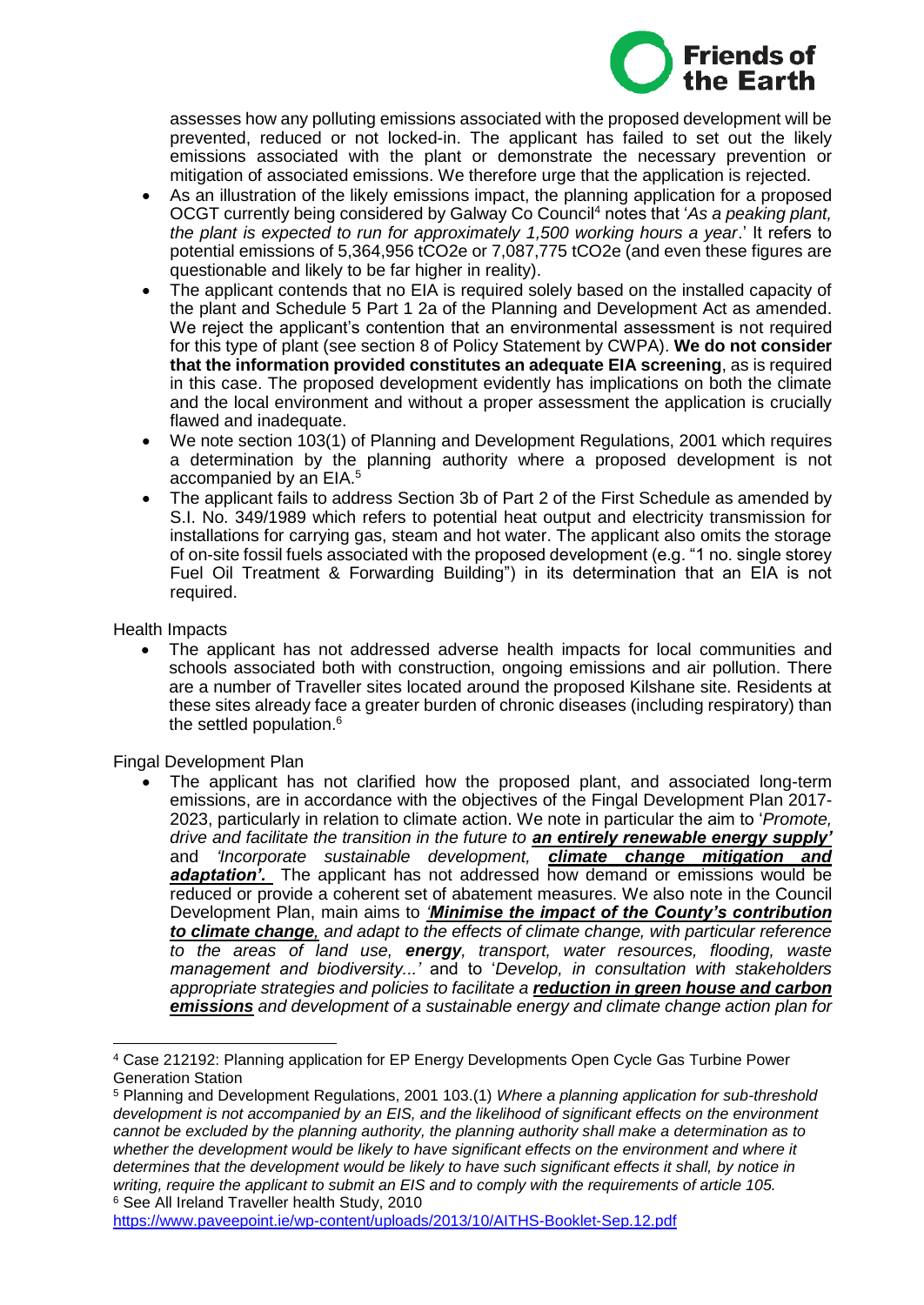

*the County'*

 Regarding the aim to '*Encourage innovation and facilitate the development of pilot schemes that support climate change mitigation and adaption*..', the applicant does not address the risk that this generation may prevent or preclude zero-emission technologies such as solar PV installations. It is important to note in relation to solar that this does not only refer to potential microgeneration on homes and businesses. Solar and battery storage (i.e. zero emission technologies) are in many instances direct competitors of gas plant, increasingly providing both secure back-up and needed supply during periods of low-wind power.<sup>7</sup> Increasingly 'zero-carbon' flexible technologies such as solar, battery storage and demand side response can provide these system services and avoid the need for fossil-fuelled generators

Government Policy and Gas Generation

- It should be noted that commitments in the National Planning Framework referenced in the Planning Statement by CWA does not reflect the latest obligations in the Climate Act. As noted above, progressively decreasing carbon budgets and sectoral emissions ceilings should also be taken into account.
- We are aware that Government has previously indicated limited support for the development of new gas-fired generation due to certain electricity capacity challenges. However, it should be noted that the Government has also stated that the connection of such large energy users to the electricity grid "*should take into account…the need to decarbonise the electricity grid*" and that *'As more wind, solar, storage and interconnection is added to the system, conventional generation is expected to operate less...* This conventional generation will spend much of its time in reserve for when *needed...*' <sup>8</sup> The applicant has not clarified its suitability, efficacy or necessity in the context minimal and progressively reduced operation, as more wind, solar and battery storage are introduced onto the system.
- It should be noted that the detailed technical assessment of Ireland's current and projected generation adequacy is set out in EirGrid's All Island Generation Capacity Statement to 2021-2030<sup>9</sup>. While the applicant only notes references to gas generation, to our knowledge, the Generation Capacity Statement does not address or assess this OCGT development. This implies that this development, unlike others, remains too uncertain for consideration. There is a likelihood that other similar plant (noted in the GCS) will come on stream in the near to medium term as EirGrid assumptions for new plants capacity for adequacy studies already comprise 18 new plants totalling 1111MW. Table 5 lists the successful generation units in previous T-4 auctions at their de-rated capacities a number of which already have connection agreements. <sup>10</sup> The proposed development's omission calls into question its necessity and viability.
- EirGrid has noted that electricity demand on the Irish system is projected to increase to 2030. However, they have emphasised that '*Under the current arrangements, all available generators benefit from capacity payments. In the future, such payments will only be made to generators who are successful in the new Capacity Market. "It is possible that some generators that fail to secure capacity payments may not be commercially viable*.' <sup>11</sup> The applicant has failed to demonstrate its economic viability and capacity market risks.

Gas Network and Decarbonisation

 $\overline{a}$ 

 EirGrid states that "*the decarbonisation of gas supply is a key assumption in us assuming that gas continues to have a strong role in maintaining the demand and supply balance* 

<sup>7</sup> See [https://www.energystorageireland.com/2019/12/store-respond-and-save-cutting-two-million](https://www.energystorageireland.com/2019/12/store-respond-and-save-cutting-two-million-tonnes-of-co2/)[tonnes-of-co2/](https://www.energystorageireland.com/2019/12/store-respond-and-save-cutting-two-million-tonnes-of-co2/)

<sup>8</sup> <https://www.gov.ie/en/publication/a4757-policy-statement-on-security-of-electricity-supply/>

<sup>9</sup> [https://www.eirgridgroup.com/site-files/library/EirGrid/208281-All-Island-Generation-Capacity-](https://www.eirgridgroup.com/site-files/library/EirGrid/208281-All-Island-Generation-Capacity-Statement-LR13A.pdf)[Statement-LR13A.pdf](https://www.eirgridgroup.com/site-files/library/EirGrid/208281-All-Island-Generation-Capacity-Statement-LR13A.pdf)

<sup>10</sup> [https://www.eirgridgroup.com/site-files/library/EirGrid/208281-All-Island-Generation-Capacity-](https://www.eirgridgroup.com/site-files/library/EirGrid/208281-All-Island-Generation-Capacity-Statement-LR13A.pdf)[Statement-LR13A.pdf](https://www.eirgridgroup.com/site-files/library/EirGrid/208281-All-Island-Generation-Capacity-Statement-LR13A.pdf)

<sup>11</sup> See<https://www.eirgridgroup.com/newsroom/generation-capacity-state/>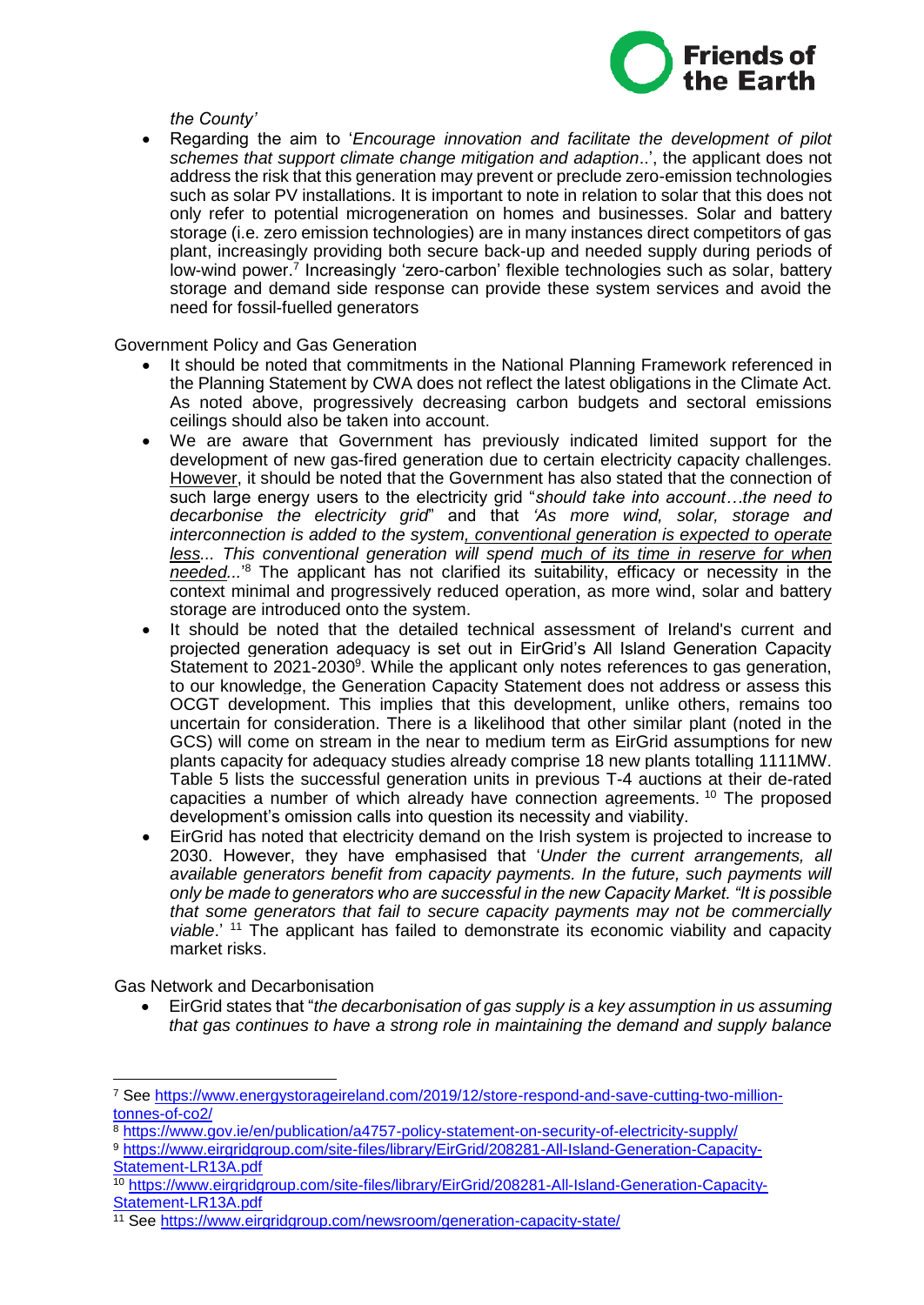

*in our scenarios out to 2040*."<sup>12</sup> They contend that a carbon-neutral power system may possibly be achieved through new Combined Cycle Gas Turbines (CCGT) together with Carbon Capture and Storage. However, they outline that if investment decisions in capital intensive CCGTs are made without a strong incentive for CCS development "large volumes of carbon will be locked into the electricity system for another 30 years." This carbon-neutral power system may also be achieved through more flexible Open Cycle Gas Turbine (OCGT) installations coupled with biogas. However, it is noted that OCGTs are unsuitable for CO2 capture via CCS, "meaning that in order to decarbonise such generation capacity, incentives are needed to decarbonise the fuel itself, requiring the gas supply to be 100% renewable." The applicant has not addressed decarbonisation of gas supply or these concerns as raised by EirGrid.

- Regarding connections to the gas network, the applicant has not demonstrated with any degree of certainty that the OCGT will be connected to the network in safe or secure manner. The relevant regulatory framework is currently the subject of consultation: the Commission for Regulation of Utilities is currently consulting on Gas Network Ireland's network plans and tariffs and note that the connection process for gas-fired generation must be updated.<sup>13</sup> The applicant has not addressed this uncertainty regarding its gas connection and associated tariff.
- In this consultation, the CRU address plans for expansion of biomethane and hydrogen in the gas network. Gas Networks Ireland have also introduced an objective for half of the gas in Ireland's network to be comprised of biomethane and hydrogen with remainder made up of 'abated gas' through Carbon Capture and Storage (CCS).<sup>14</sup> Given that these technologies are yet to proven viable scale at any scale, it is likely that the gas network and any decarbonised or 'abated gas' (if even possible) will come under significant pressure. The applicant has not clarified how the proposed plant will be future-proofed to accept or run on hydrogen, biomethane (or CCS). We recognise that usage of *the network* and abatement strategies are not the responsibility of the applicant, however the applicant must be expected to show how it will align with future use of the gas network, including installation of appropriate equipment, monitoring and resources.

Security of Supply and Stranding Risk

 $\overline{a}$ 

- It is important to note that although fossil gas generation forms a significant portion of Ireland's fuel mix and is important for electricity supply, it does not follow that any and all additional fossil gas generation is necessary or supportive of Ireland's climate and energy objectives.
- Regarding any suggested additional support to security of electricity supply, it should be noted that the Department of Environment, Climate and Communications is still in the process of completing the review of the Security of Supply of Ireland's Electricity and Natural Gas Systems. Planning approval may run counter to the conclusions of this forthcoming Government review.
- In assessing energy security considerations it is particularly important that the Council addresses the potential for gas and electricity assets to become underutilised, uneconomic and ultimately stranded resulting in greater insecurity. This is particularly relevant in the context of the new target of "up to 80" renewable electricity by 2030, as noted in the Government's 2021 National Development Plan, as well as full decarbonisation by 2050 in accordance with the Climate Act's climate neutrality target.
- UCC research on behalf of the EPA regarding fossil fuel lock-in risks indicates that '*From a policy perspective, it is important that the market model and payments for energy, capacity and flexibility are designed to expedite the transition to zero carbon and are not sunk costs in fossil fuel generation and infrastructure*'. They also note that '*in future scenarios with a tight top-down carbon constraint, difficult-to-reach projects with high*

<sup>12</sup> http://www.eirgridgroup.com/site-files/library/EirGrid/EirGrid-TES-2019-Report.pdf EirGrid Tomorrow's Energy Scenarios 2019 Ireland Planning our Energy Future

<sup>13</sup> See [https://www.cru.ie/wp-content/uploads/2021/12/CRU21133-PC5-Regulatory-Framework-](https://www.cru.ie/wp-content/uploads/2021/12/CRU21133-PC5-Regulatory-Framework-Consultation-Paper.pdf)[Consultation-Paper.pdf](https://www.cru.ie/wp-content/uploads/2021/12/CRU21133-PC5-Regulatory-Framework-Consultation-Paper.pdf)

<sup>&</sup>lt;sup>14</sup> See [https://www.gasnetworks.ie/vision-2050/future-of-gas/GNI\\_Vision\\_2050\\_Report\\_Final.pdf](https://www.gasnetworks.ie/vision-2050/future-of-gas/GNI_Vision_2050_Report_Final.pdf)